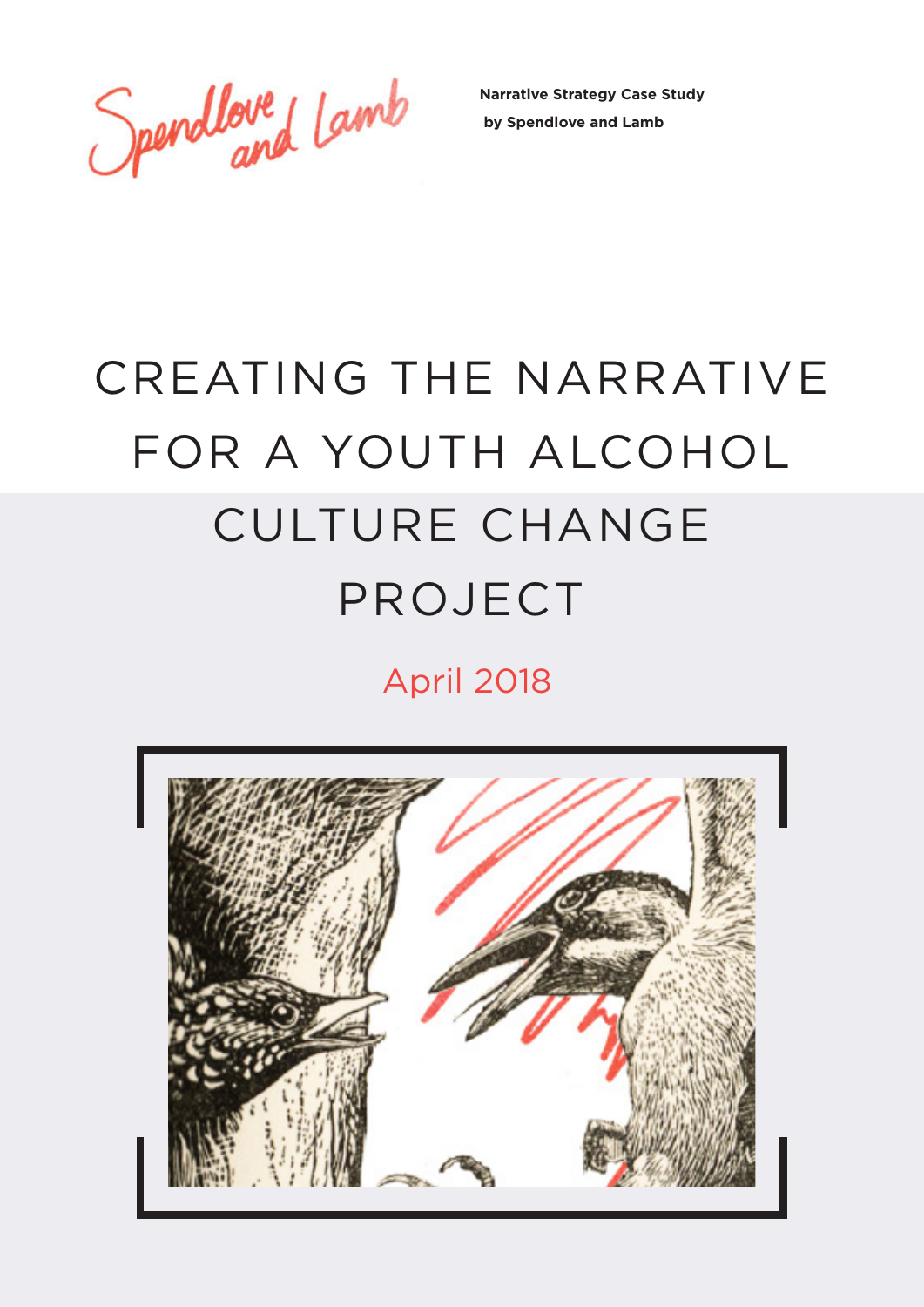### **INTRODUCTION**

At Spendlove and Lamb we understand that creating alignment around a vision is challenging when producing communications and marketing campaigns for organisations.

Essentially at its very core all communication is storytelling. The challenge with telling stories is that there are too many fantastic stories to tell. The narrative provides a working strategy around which stories align with the goals of the project or campaign. We help organisations gather the individual stories that make up a campaign or project to create a narrative that binds it all together.

A good narrative is a success if it brings all storytelling stakeholders together under a shared common purpose.

This early stage case study tells the story of a youth alcohol change project with City of Whittlesea, YSAS and VicHealth. The focus of this campaign is getting disengaged young people

A GOOD NARRATIVE IS A SUCCESS IF IT BRINGS ALL STORYTELLING **STAKEHOLDERS** TOGETHER UNDER A SHARED COMMON PURPOSE.

thinking about how they can create connection and ease loneliness without using alcohol as a way to socialise with other people.

### **PROJECT DESCRIPTION**

Davey Wilson is the project lead on a youth alcohol culture change project at the council of Whittlesea in the northern suburbs of Melbourne Australia. VicHealth's Alcohol Cultures Grant is an LGA funding stream aimed at reducing harm from alcohol among targeted subcultures. The target group for our initiative is young people aged 14 to 18 who are disengaged or at risk of being disengaged from study, training or work.

Despite evidence suggesting that young people are drinking less, there are vulnerable groups that still experience high levels of harm. This project has a strong focus on reducing inequities in harm from alcohol by targeting a group that has traditionally not been reached.



Spendlove Lamb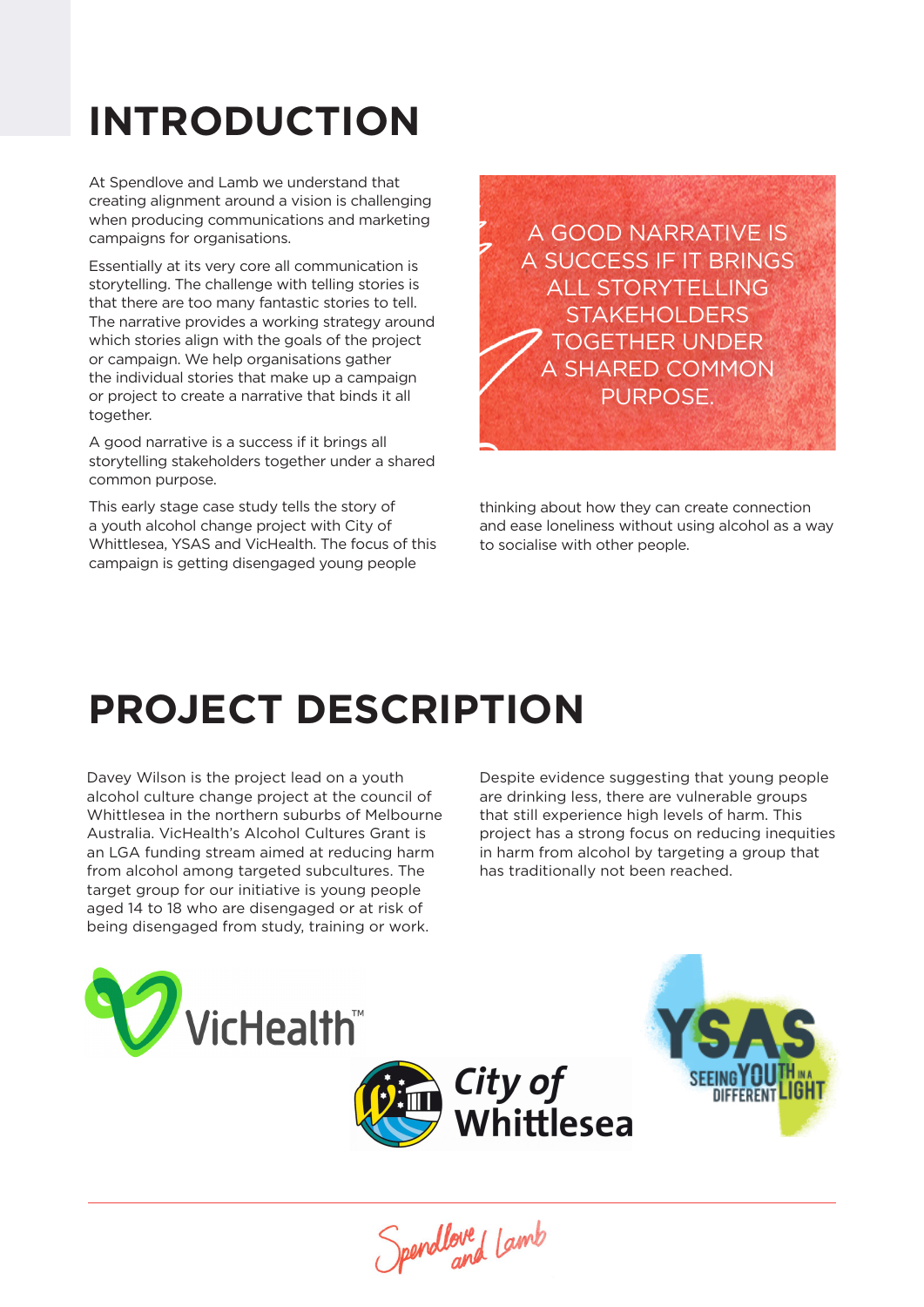# **PROJECT GOALS**

They are currently entering the second year of a three year project. Davey has been meeting with a co-hort of disengaged youth from ages of 14 – 18 to collect their thoughts and feelings on alcohol use through interactive codesign sessions.

We have identified a number of values that influence the group's relationship with alcohol, including:

#### - **Making new friends and boyfriends/ girlfriends**

- **Reinforcing friendships in environments (i.e. urban streets, under bridges, parks and nature reserves) that offer a measure of adventure, excitement and unpredictability** 

- **Learning to negotiate a self-managed degree of risk and pleasure that is considered essential for having an exciting night out and creating identity**

Having spent a year meeting the young people they were ready to enter the second stage of the program by putting the messages and stories collected from these sessions on SnapChat and Instagram.

To do that they needed a strategic way to tell the stories and a shared overarching vision to create cohesion with the content.

In a strategic narrative strategy session, we pin pointed the commonality in all of the stories the young people were telling.

#### Loneliness

People who are lonely or feel disconnected turn to alcohol to create a sense of connection with people or ease feelings of disengagement. This connection is short lived and confined within the act of drinking. It might help ease a momentary situation, but it doesn't provide any lasting alternative ways to create connection in their lives.

That's where Spendlove and Lamb came in, we needed to arm the storytellers with a narrative for this culture change project to create a shared vision and actionable goals.

This narrative brings big picture thinking to the project, so all participants can see where

**"THE PROCESS HAS HELPED ME UNDERSTAND THE IMPORTANCE OF USING STORY TO HELP CREATE CULTURE CHANGE. AN AUTHENTIC STORY MAKES PEOPLE WANT TO BE A PART OF THE EXPERIENCE AND THEY START TO SEE THE NARRATIVES IN THEIR OWN LIVES."** 

**– DAVEY WILSON, CITY OF WHITTLESEA**

they have been and understand where they are going.

If easing loneliness is the problem, then connection is the answer.

We started by breaking the problem down into storytelling pillars. We used the voices of the young people and created pillars that avoid academic and overused language:

- **Being yourself and not drinking just because others tell you too**

- **Balancing risk while being open to genuine life experience with food, music and events** 

- **Being Loyal to friends, don't dog the boys/ girls**

- **The alcohol only amplifies who you are, it doesn't make someone into a different person**

- **You are in control, you know the best choices to have good friendships**

- **Genuine experiences make you feel bigger than yourself, it connects you to something larger, like a community or a club**

**hello@spendloveandlamb.com mob : 0405 355 831 www.spendloveandlamb.com**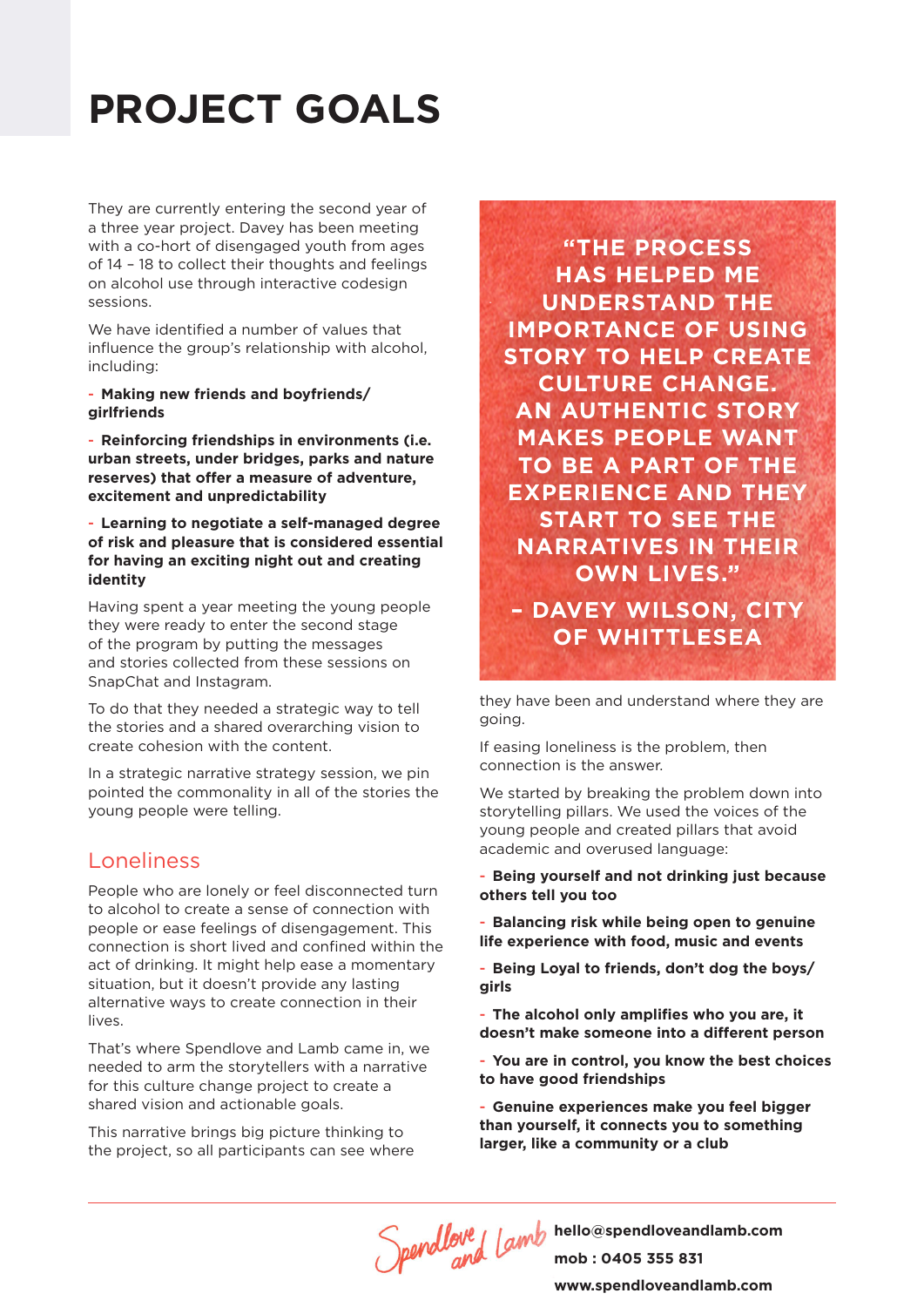### **PROJECT GOALS**

From those values and the stories that under pinned them we created the narrative of –

#### - **Connect Without Alcohol**

**Or**

#### - **What can we do besides drink to make or maintain friendships?**

The strategy uses these types of stories to inspire young people to produce user generated content for social media channels on SnapChat and Instagram.

We are writing copy with the young people and producing imagery for a digital campaign to demonstrate this authenticity and built up its credibility with a very critical demographic, teenagers. We are using humour and a tonguein-cheek content created in the codesign sessions that will become the content for the digital channels.

 "THE SOCIAL MEDIA COMPONENT HAS HELPED ME TO COMMUNICATE MY FINDINGS INTO A COHERENT STORY. RATHER THAN PROMOTING A RANGE OF MESSAGES IN A HAPHAZARD WAY, THE NARRATIVE GAVE ME A CLEAR GOAL AND CLEAR PARAMETERS TO WORK WITHIN, SUCH AS THE STORIES TONE OF VOICE AND VALUES." – DAVEY WILSON, CITY OF WHITTLESEA

Each piece of content will act as a call to action, encouraging young people to get with their friends to show us how they are making connections without alcohol. This will create a series of instantly memorable digital assets that the youth can share with their peers. We needed to show the story to the recipient, not just tell it.

Perhaps more importantly, we are giving a voice to those have felt voiceless. We are providing connection to their stories and points of view to anyone in the world who chooses to engage with the content.

**"IT IS POSSIBLE TO MAKE AN AUTHENTIC, PROVOKING AND ENTERTAINING STORY FROM ANYTHING – EVEN AN ALCOHOL HARM MINIMISATION PROJECT." – DAVEY WILSON, CITY OF WHITTLESEA**

The goal is to help the young storytellers create emotional connections with others through a clear narrative supported by a range of antidotes that fit into the storytelling pillars.

One of the strengths of multi-pillar storytelling is that it is modular. Each storyteller can find the space for their unique point of views within the story pillars to create the ongoing narrative.

The young people have started to see their stories come together in the collection of content we are producing. When they saw the output, their eyes lit up and understood the impact of what they had been doing in meetings for a year. The larger narrative has allowed them to understand the importance of their contributions. The bigger vision of, don't just drink to create connection, would not be possible without their individual thoughts and feelings.

Spendlove Lamb

**hello@spendloveandlamb.com mob : 0405 355 831 www.spendloveandlamb.com**